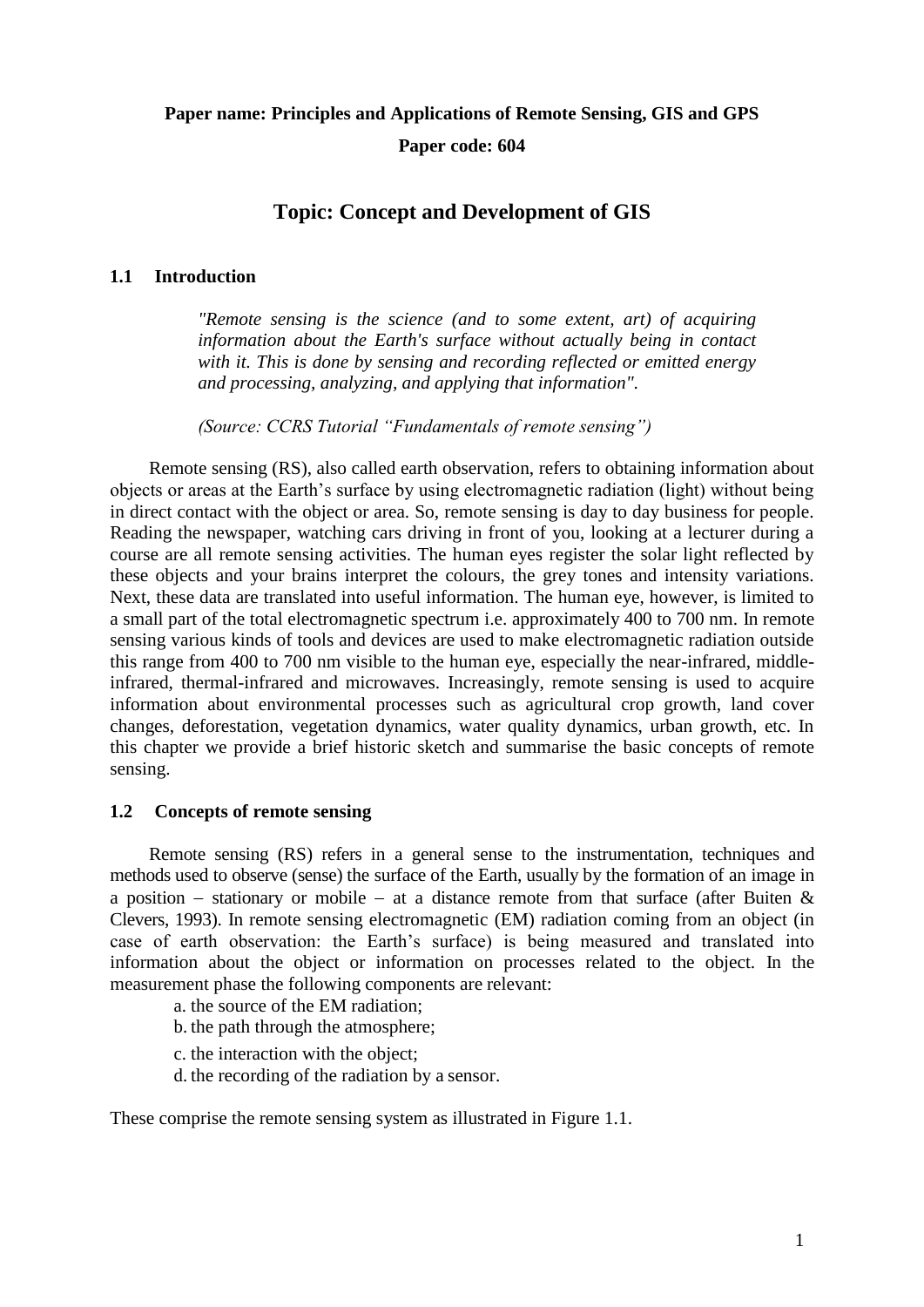

**Figure 1.1:** The remote sensing system (see text for explanation of letters).

<span id="page-1-0"></span>The second phase can be considered to cover the following components:

- e. transmission, reception end (pre)processing of the recorded radiation;
- f. interpretation and analysis of the remote sensing data (mostly using a computer);
- g. creation of the final product, which is mostly stored as a GIS layer.

#### **1.3 Historic overview**

In 1859 Gaspard Tournachon took an oblique photograph of a small village near Paris from a balloon. With this picture the era of earth observation and remote sensing had started. His example was soon followed by other people all over the world. During the Civil War in the United States aerial photography from balloons played an important role to reveal the defence positions in Virginia. Likewise other scientific and technical developments this Civil War time in the United States speeded up the development of photography, lenses and applied airborne use of this technology. Although the space era of remote sensing was still far away after the Civil War, already in 1891 patents were granted in Germany to successful designs of rockets with imaging systems under the title: 'new or improved apparatus for obtaining bird's eye photographic views of the Earth'. The design comprised a rocket propelled camera system that was recovered by a parachute. [Table 1.1 s](#page-2-0)hows a few important dates in the development of remote sensing.

The next period of fast development took place in Europe and not in the United States. It was during World War I that aeroplanes were used on a large scale for photo reconnaissance. Aircraft proved to be more reliable and more stable platforms for Earth observation than balloons. In the period between World War I and World War II a start was made with the civil use of aerial photos. Application fields of airborne photos included at that time geology, forestry, agriculture and cartography. These developments lead to much improved cameras, films and interpretation equipment. The most important developments of aerial photography and photo interpretation took place during World War II. During this time span the development of other imaging systems such as near-infrared photography, thermal sensing and radar took place. Near-infrared photography and thermal-infrared proved very valuable to separate real vegetation from camouflage. The first successful airborne imaging radar was not used for civilian purposes but proved valuable for nighttime bombing. As such the system was called by the military 'plan position indicator' and was developed in Great Britain in 1941.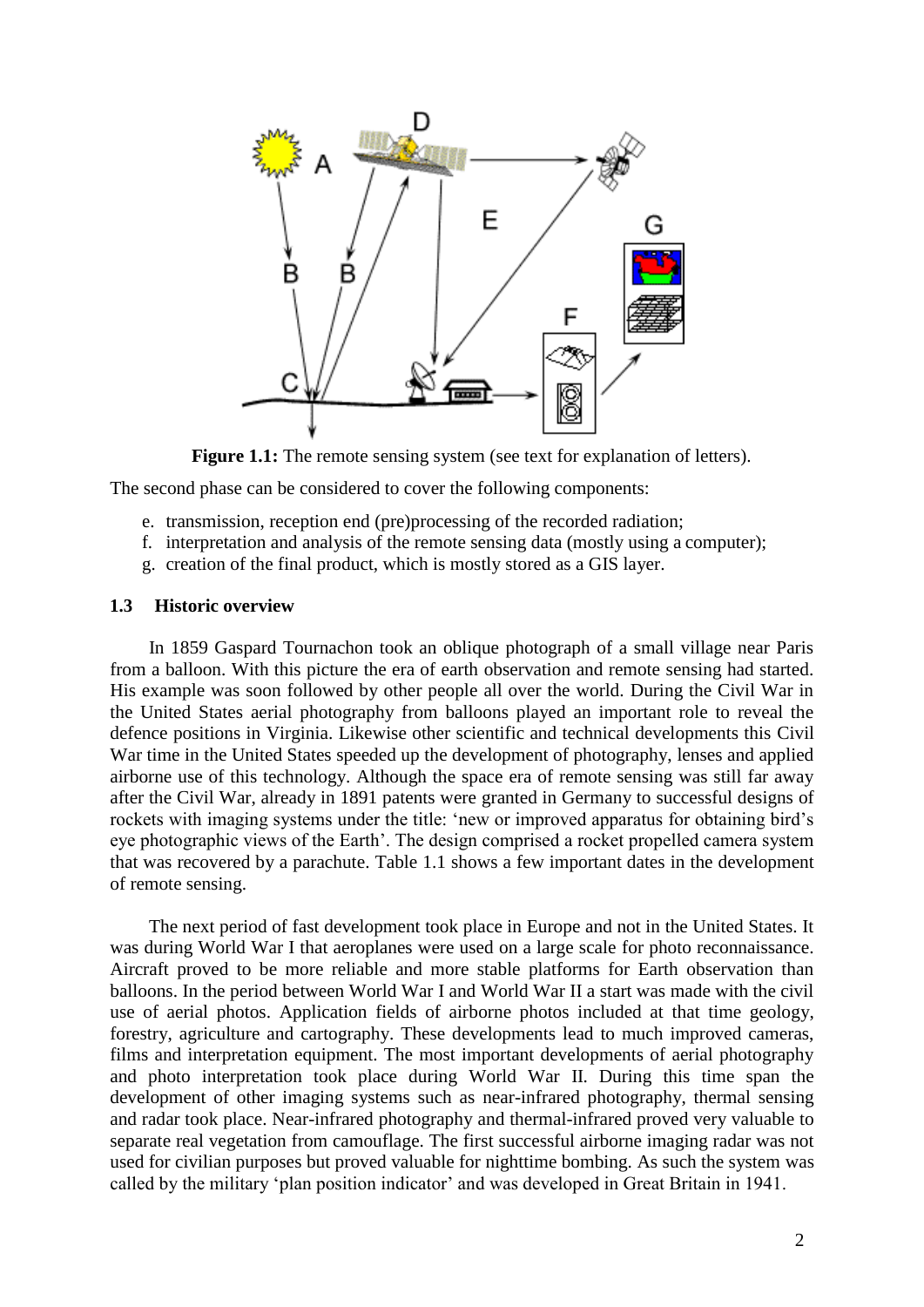<span id="page-2-0"></span>Table 1.1: Milestones in the History of Remote Sensing 1800 Discovery of Infrared by Sir W. Herschel<br>1839 Beginning of Practice of Photography Beginning of Practice of Photography Infrared Spectrum Shown by J.B.L. Foucault Photography from balloons Theory of Electromagnetic Spectrum by J.C. Maxwell Photography from Airplanes World War I: Aerial Reconnaissance Development of Radar in Germany 1940 WW II: Applications of Non-Visible Part of the electromagnetic spectrum 1950-<br>1950- Military Research and Development **Military Research and Development**  First Space Photograph of the Earth (Explorer-6) First TIROS Meteorological Satellite Launched 1970 1972La nch Landsat-1 (ERTS-1): MSS sensor Skylab Remote Sensing Observations from Space 1972- Rapid Advances in Digital Image Processing<br>1982 Launch of Landsat-4: New Generation of Lan Launch of Landsat-4: New Generation of Landsat Sensors: TM French Commercial Earth Observation Satellite SPOT Development Hyperspectral Sensors 1990- Development High Resolution Spaceborne Systems 1991 First Commercial Developments in Remote Sensing Launch of the first radar satellite ERS-1 by ESA Launch of radar satellite JERS-1 by Japan Launch of Radarsat by Canada Launch of ERS-2 by ESA Launch EOS: NASA Earth Observing Mission 'Terra' with MODIS and ASTER Launch of IKONOS, very high spatial resolution sensor system Launch of QuickBird, very high spatial resolution sensor system Launch of 'Aqua' with MODIS by NASA Launch of Envisat-1 with optical and radar instruments by ESA Launch of GeoEye Launch of WorldView-2 by DigitalGlobe Launch of Landsat-8 by NASA/USGS Launch of Sentinel-1 by ESA Launch of Sentinel-2 by ESA Launch of Sentinel-3 by ESA

After the wars in the 1950s remote sensing systems continued to evolve from the systems developed for the war effort. Colour infrared photography (CIR) was found to be of great use for the plant sciences. In 1956 experiments were conducted by Colwell on the use of CIR for the classification and recognition of vegetation types and the detection of diseased and damaged or stressed vegetation. It was also in the 1950s that significant progress in radar technology was achieved. Two types of radar were developed at that time: SLAR: sidelooking airborne radar, and SAR: Synthetic Aperture Radar. Either development aimed at the acquisition of images at the highest possible resolution. Crucial to the SAR development was the ability to finely resolve the Doppler frequencies using a frequency analyses algorithm on the returning radar signal by the US Air Force research centre.

## **1.4 The space era**

In the early 1960s the US started placing remote sensors in space for earth observations.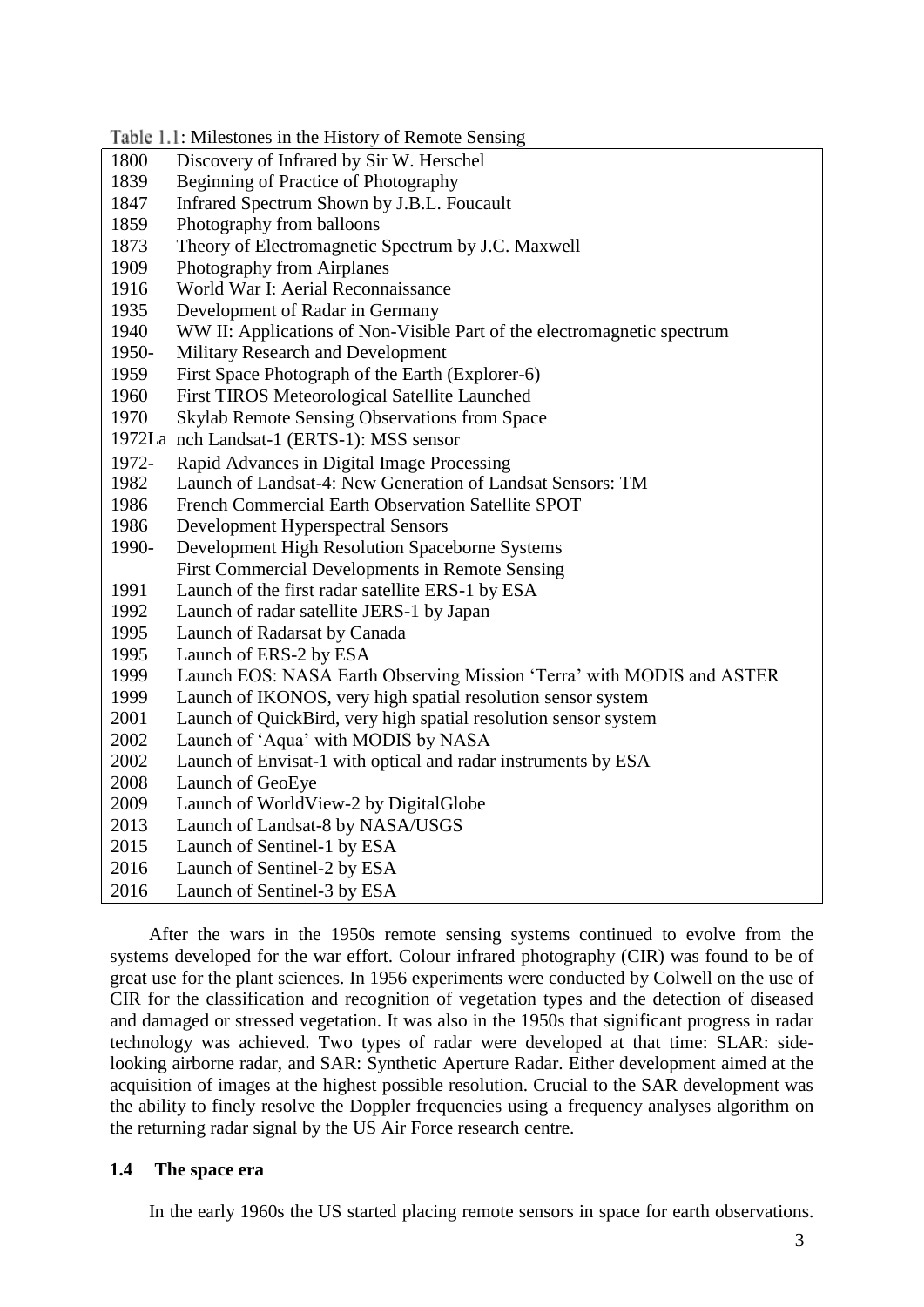TIROS (Television Infrared Observation Satellite) was the first meteorological satellite. A long series of meteorological satellites followed this one. 1960 was also the beginning of a famous US military space imaging reconnaissance program called Corona. Unfortunately, much of this programme remained classified until 1995. In 1970 the TIROS programme was financed by and renamed into NOAA (National Oceanic and Atmospheric Administration). Until today the NOAA Advanced Very High Resolution Radiometer (AVHRR) is orbiting the globe and collecting information on weather patterns in visible, near-infrared and thermal wavelengths. NOAA-19 was launched on 6 February 2009. It may also be used for other (monitoring) applications. The 1950s and 1960s were also important for the organisational development of remote sensing. Various civil research organisations and universities became highly interested in these new technologies. Today remote sensing is not only taught at the university level but also at high schools.

In the early 70s the first satellite specifically designed to collect data of the Earth's surface and its resources was developed and launched: ERTS-1 Earth Resources Technology Satellite (later in 1975 this programme was renamed into Landsat). This first earth resources satellite was in fact a modified Nimbus weather satellite carrying two types of sensors: a four waveband multi-spectral scanner (MSS) and three return beam vidicon television cameras (RBV). The sensors aboard this satellite proved to be able to collect high quality images with a reasonable detail. These images gave remote sensing a world-wide recognition as a valuable technology. The main advantages recognized at that time were: ready availability of images for most of the world, lack of political, security and copyright restrictions, low cost, repetitive multi-spectral coverage and minimal image distortion.

Landsat 2 and 3 were launched in 1975 and 1978, respectively, and carried the same payload as the first satellite of this series. The payload was changed in 1982 with Landsat 4. The RBV was replaced by the technically more advanced Thematic Mapper (TM) sensor. An improved design of the TM, the ETM+ (Enhanced Thematic Mapper) was mounted aboard Landsat 7 and launched in 1999. The Landsat series is a very successful programme, various MSS and TM sensors exceeded by far its design life time and its imagery is probably the most widely used data in the Earth sciences. One black spot on its history record is the 'failure upon launch' of Landsat 6 in 1993.

Finally, on 11 February 2013 the Landsat programme was continued with the launch of Landsat 8. Originally called the Landsat Data Continuity Mission, it has a two-sensor payload, the Operational Land Imager (OLI) and the Thermal InfraRed Sensor (TIRS). Respectively, these two instruments collect image data for nine shortwave bands and two longwave thermal bands.

The Landsat programme was followed by various other successful earth observation missions carried out by other countries. In 1978, the French government decided to develop their own earth observation programme. This programme resulted in the launch of the first SPOT satellite in 1986. To the original SPOT design of three spectral bands a new sensor called Vegetation was added aboard SPOT-4 in 1998. In 2002 SPOT-5 has been launched. Spatial resolution was increased to either 2.5 or 5 m panchromatic imagery, 10 m in the visible and near-infrared and 20 m in the middle-infrared. SPOT-6 (launched 9 September 2012) and SPOT-7 (launched 30 June 2014) have 4 multispectral bands at 6 m and a panchromatic band at 1.5 m.

Other earth observation missions are the Indian Remote Sensing Programme (IRS) that started in 1988, the Russian Resurs series, first launched in 1985, and the Japanese ADEOS (Advanced Earth Observing Satellite) put in orbit in 1996. The European Space Agency